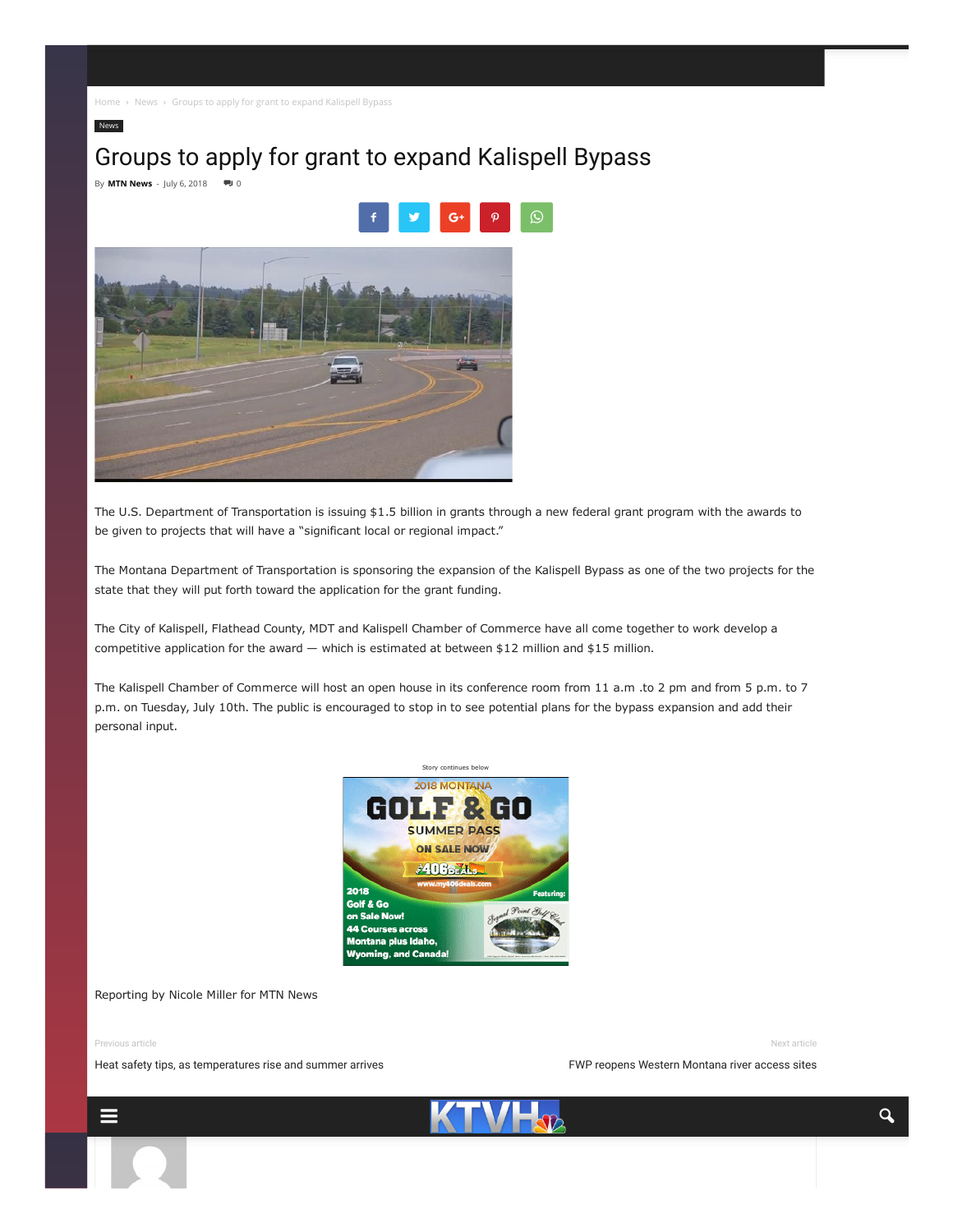

#### MTN [News](http://www.ktvh.com/author/dsherman)

## RELATED ARTICLES MORE FROM AUTHOR



[Montana](http://www.ktvh.com/2018/07/montana-heating-up-again-this-week) Heating Up Again This Week



Man arrested after [5-month-old](http://www.ktvh.com/2018/07/man-arrested-after-5-month-old-child-found-in-woods-near-lolo-hot-springs) child found in woods near Lolo Hot Springs



Canyon Ferry Lake busy with boaters during warm [weekend](http://www.ktvh.com/2018/07/canyon-ferry-lake-busy-with-boaters-during-warm-weekend)



## <span id="page-1-0"></span>LEAVE A REPLY

Comment: Name: Email: Website:

### POST COMMENT